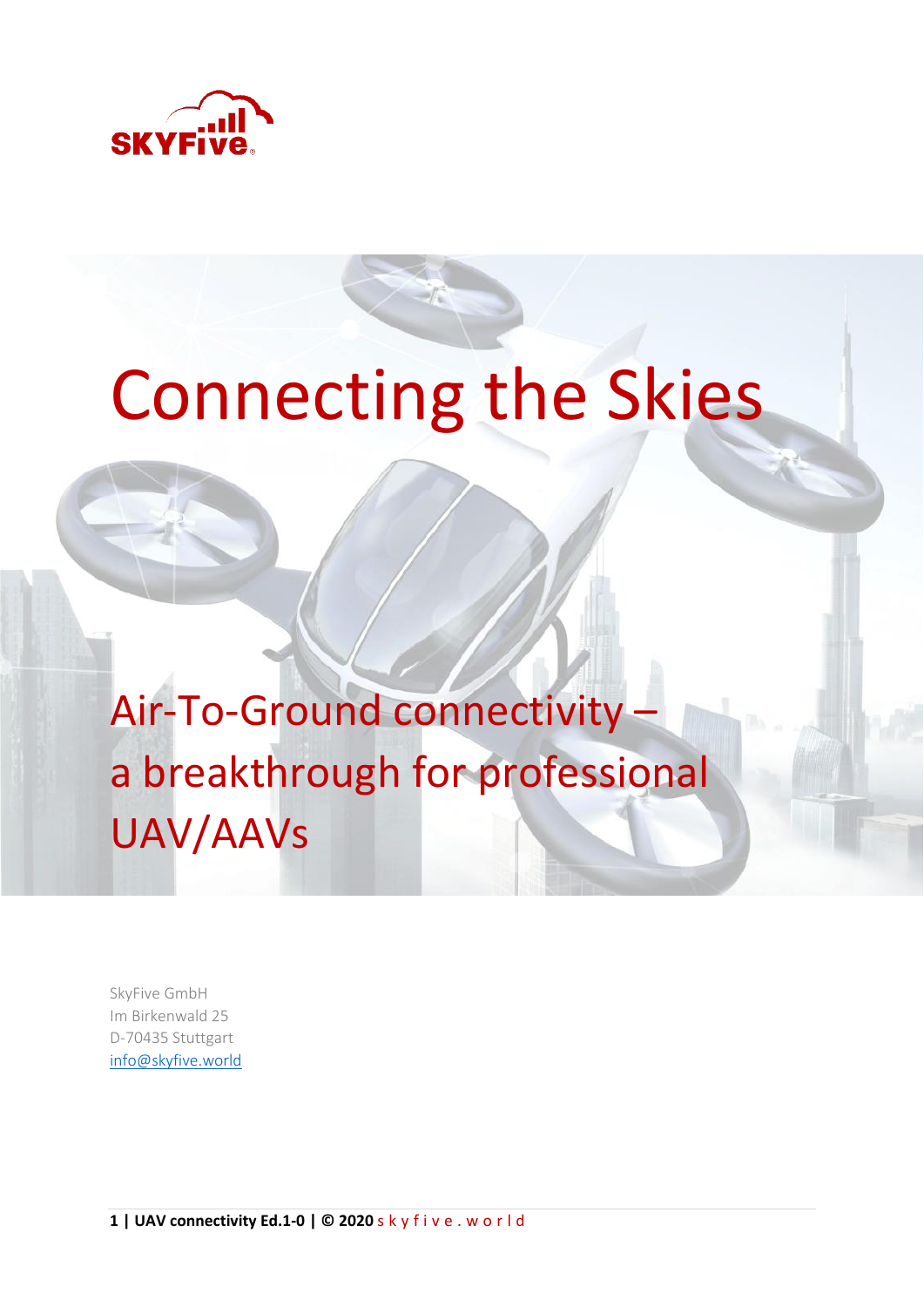## Connectivity for unmanned and autonomous aerial vehicles

Unmanned Aerial Vehicles (UAV), often called "drones", Remotely Piloted Aircraft (RPA), and Autonomous Aerial vehicles (AAV) rely on wireless connectivity for control and payload data. A great prospect is anticipated for Urban Air Mobility (UAM), with thousands of passenger drones already in the next few years, adding new demands on safety critical communications.

The requirements vary drastically between different types of UAV, RPA, and AAV:

- Safety critical, safety critical with restrictions, non-safety critical
- Line-of sight operation (LOS), non-line of sight operation (NLOS, also referred to as beyond visual line-of-sight, BVLOS)
- Subject to traffic control (due to flight height) versus not subject to traffic control
- Low speed (< 100 km/h), medium speed (100 … 300 km/h), high speed (>300 km/h)
- Short distance (in sight), medium distance (few kilometers ... within one country), long distance (across continents)

UAV, RPA, and AAV connectivity is mostly realized

- using license exempt bands (for example, Wi-Fi)
- connecting to existing mobile networks (mainly 4G LTE-A and 5G)
- linking via satellite
- relying on Air-to-Ground (A2G)

In this paper we investigate the different possibilities to provide connectivity, the pros and cons for each of the possibilities, and map out a matrix to help selecting the most appropriate technology for each of the scenarios above.

Please also refer to the corresponding SkyFive article in the news magazine "Air Traffic Management", issue 2/2020 (can be found here: [https://airtrafficmanagement.keypublishing.com/\)](https://airtrafficmanagement.keypublishing.com/).

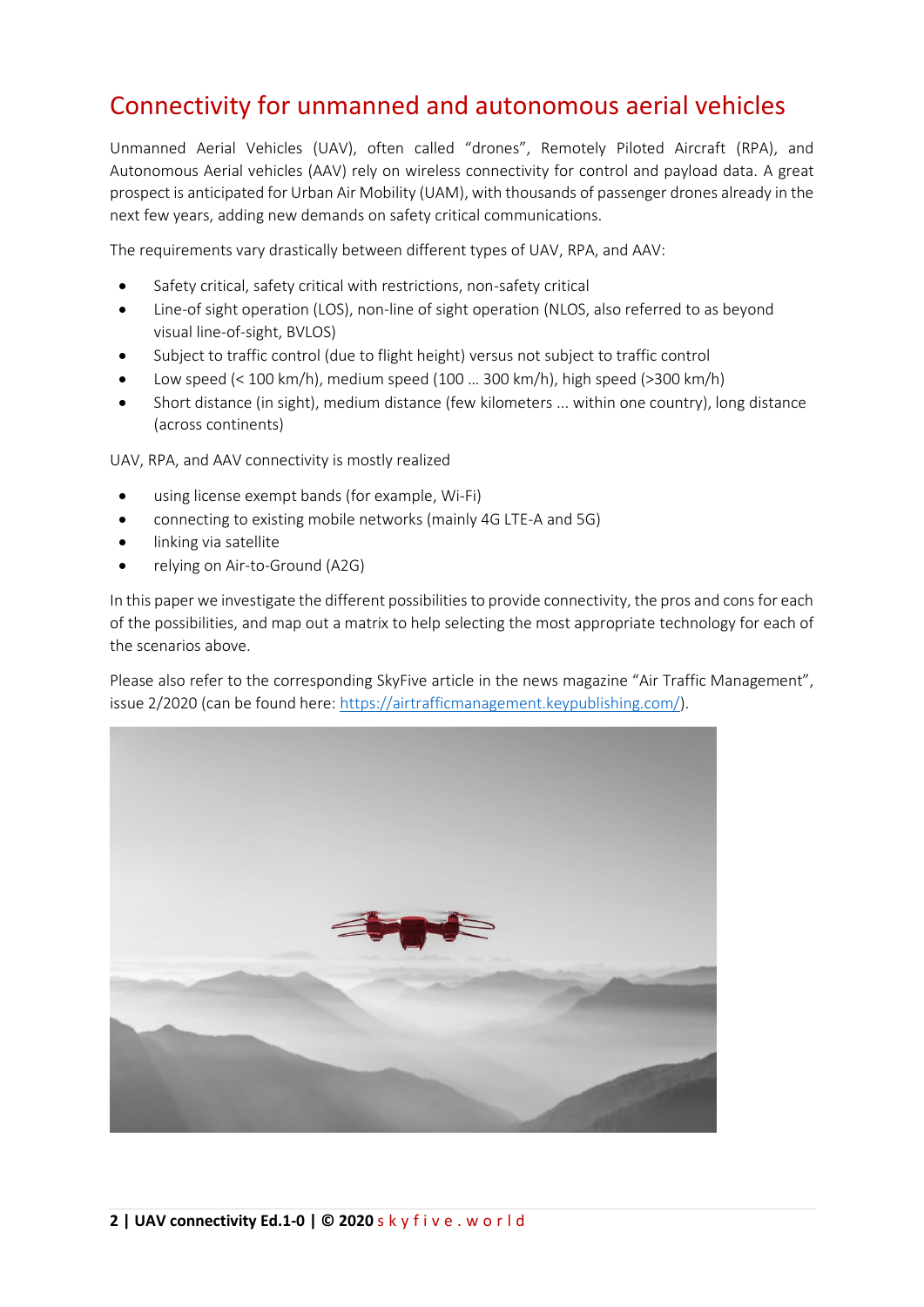## License-exempt bands

Some parts of the Radio Frequency (RF) spectrum are not regulated and open for everyone without the need to obtain a license. These bands are called license-exempt bands. Anyone can use these bands subject to stringent requirements, for example, on maximum RF power and spurious emissions.

The requirements deviate from country to country. Mainly the 2.4 GHz band is used, as it is available worldwide and most requirements are standardized by international bodies. This band is used by all Wi-Fi devices, Bluetooth, NFC, and ZigBee, to name just a few of the applications.

As no one controls this band, the devices must be able to look for spectrum resources in a collaborative way and sustain in-band interference. To allow as many devices as possible to use the band, the allowed RF power is low, therefore the possible range is low as well. There is no guarantee of coverage, spectrum availability, and performance.

| The pros: |                                                                             | The cons: |                                                                                   |  |
|-----------|-----------------------------------------------------------------------------|-----------|-----------------------------------------------------------------------------------|--|
|           | No spectrum license required, no spectrum<br>fees, therefore fast to deploy | $\bullet$ | Limited range due to low RF power, mainly<br>Line-of-Sight and Near-Line-of-Sight |  |
|           | Low latency                                                                 |           | Many use cases sharing the same spectrum                                          |  |
|           | Many products available                                                     |           | (Wi-Fi, Bluetooth, ), therefore no                                                |  |
|           | Potentially high capacity                                                   |           | guaranteed service and availability                                               |  |
|           | ow cost                                                                     |           |                                                                                   |  |
|           | Low power consumption                                                       |           |                                                                                   |  |

#### Target market:

• Non-safety critical use for amateurs and semi-professionals for short distance between control station and UAV, low UAV altitude and low UAV speed.

#### Typical applications:

• Private usage for hobby activities, for example, photographer using a camera drone to take wedding pictures from an unusual angle

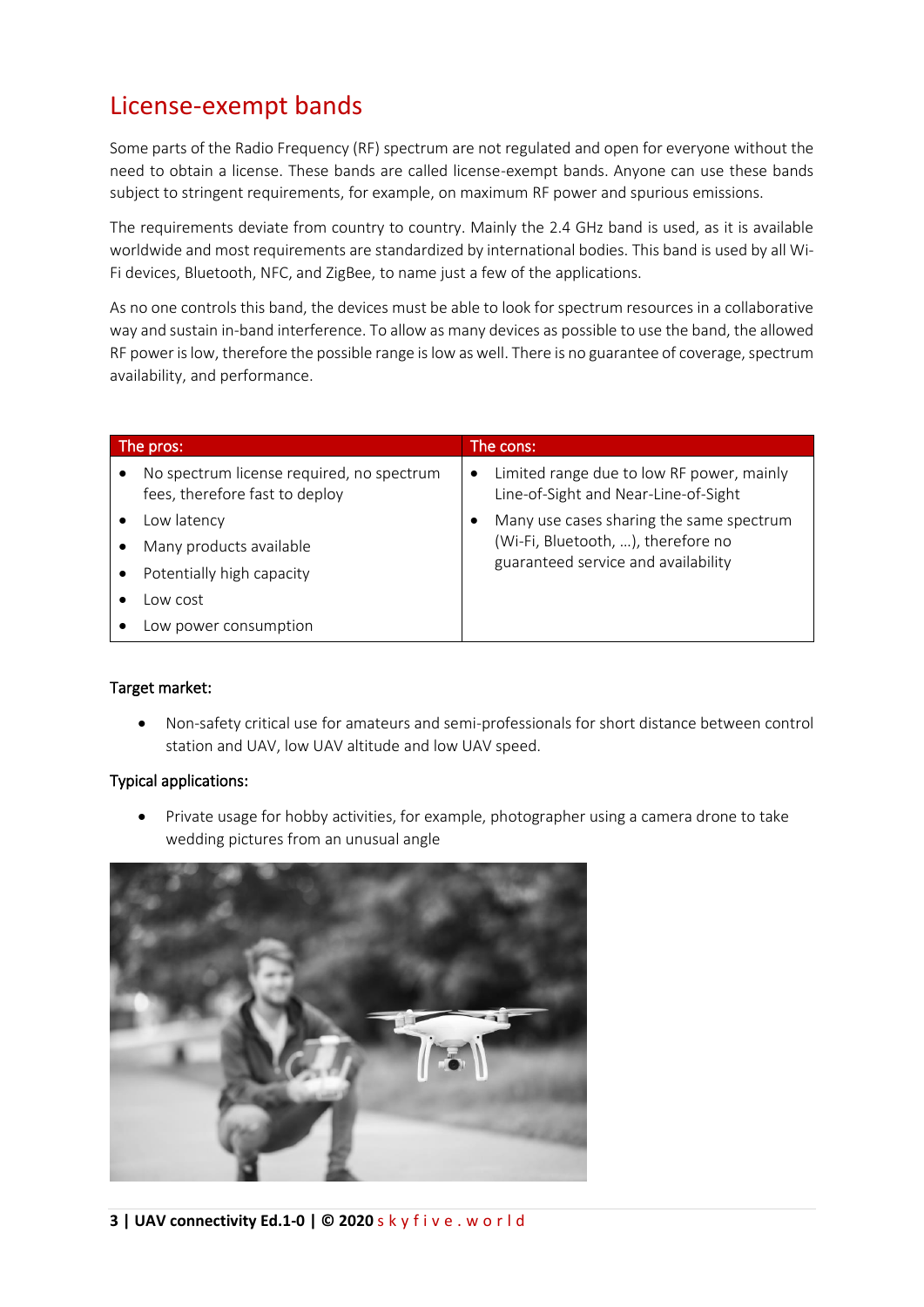## Existing cellular networks

Terrestrial cellular networks are designed to cover mobile subscribers on the ground and in buildings. Their main antenna lobe is tilted downwards to minimize interference between neighbouring base stations. Still, a certain amount of RF energy is transmitted towards/received from above. The reason are imperfections of the antennas (unwanted side lobes) as shown below:



Additionally, RF energy is reflected from obstacles on the ground, partially towards the sky. Results from different trials suggest a good mobile network coverage at heights of up to 600 m (2000 ft) above ground.

This makes mobile cellular networks a good candidate for UAV, RPA and AAV support at lower heights and beyond line of sight conditions. This is especially true for LTE and 5G. For GPRS/EDGE (2G) and UMTS (3G), the delay of control messages is much higher due to the frame structure used; these standards are therefore less favoured for UAV/AAV support.

| The pros: |                                                                       | The cons: |                                                                                                                                          |
|-----------|-----------------------------------------------------------------------|-----------|------------------------------------------------------------------------------------------------------------------------------------------|
|           | No own infrastructure, no own spectrum<br>required                    |           | Subscription to mobile network operator<br>required, fees                                                                                |
|           | Wide area coverage, Non-Line-of-Sight<br>operation possible           |           | No control over the radio network planning,<br>not possible to rely on coverage at different                                             |
|           | Low latency for 4G and 5G                                             |           | altitudes                                                                                                                                |
|           | Broadband and high capacity                                           |           | As mobile networks permanently evolve and                                                                                                |
|           | Depending on network and condition,<br>altitudes up to 600 m feasible |           | are being optimized for terrestrial coverage<br>(remote tilting of antennas, ) and are re-<br>planned for extensions, even trial results |
|           | LTE and 5G modems for UAVs are low cost                               |           | from one day can't be replicated another                                                                                                 |
|           | Low power consumption.                                                |           | time                                                                                                                                     |
|           |                                                                       |           | Capacity and performance depend on<br>network load (busy hour versus low traffic<br>time).                                               |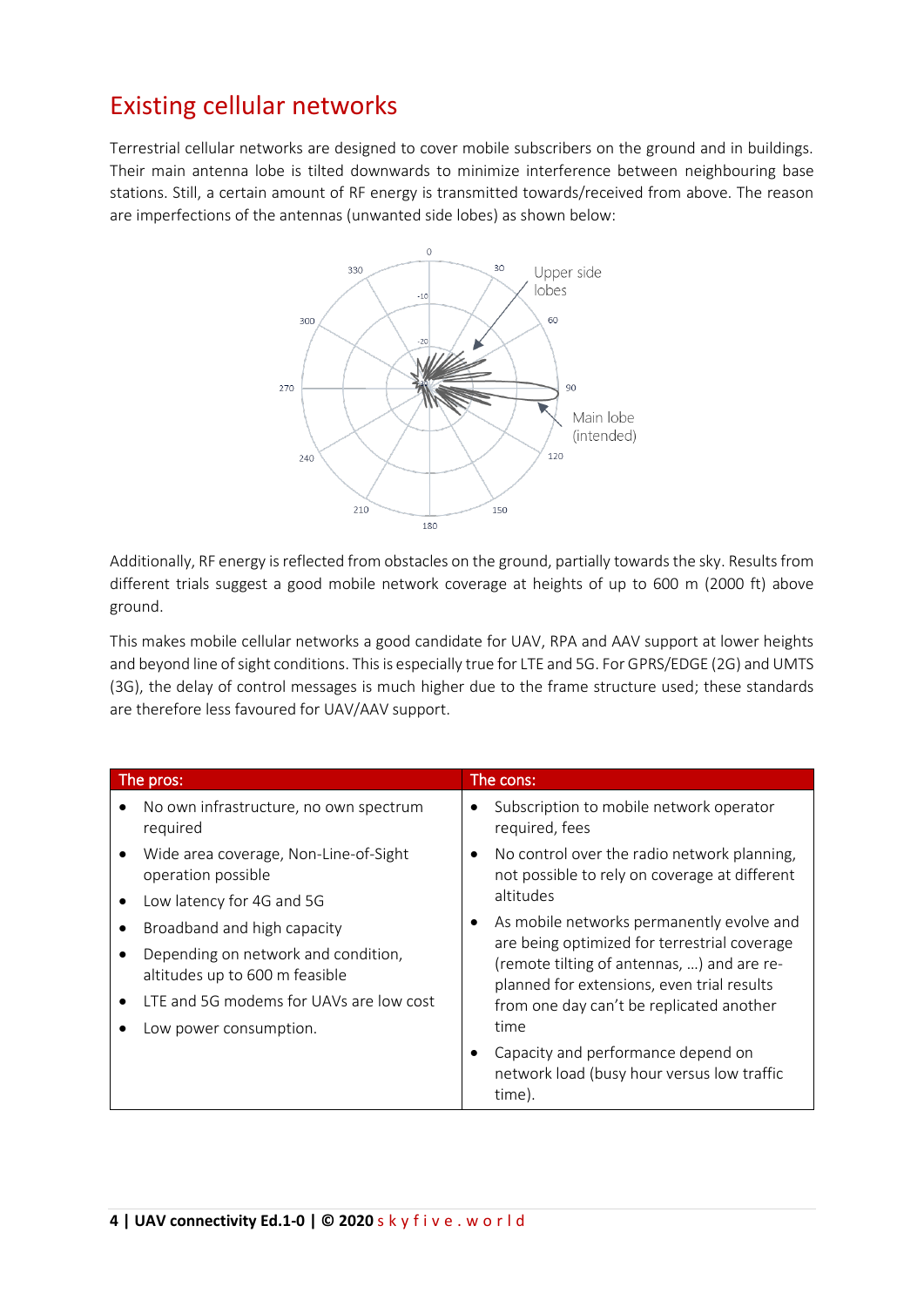## Target market:

• Non-safety critical professional use under Non-Line-of-Sight conditions, potentially for long distance operation. Limited to low and medium UAV speed.

## Typical applications:

• Delivery drone for pizza-service, traffic supervision via camera drone by police, agriculture use cases for large and dispersed farms



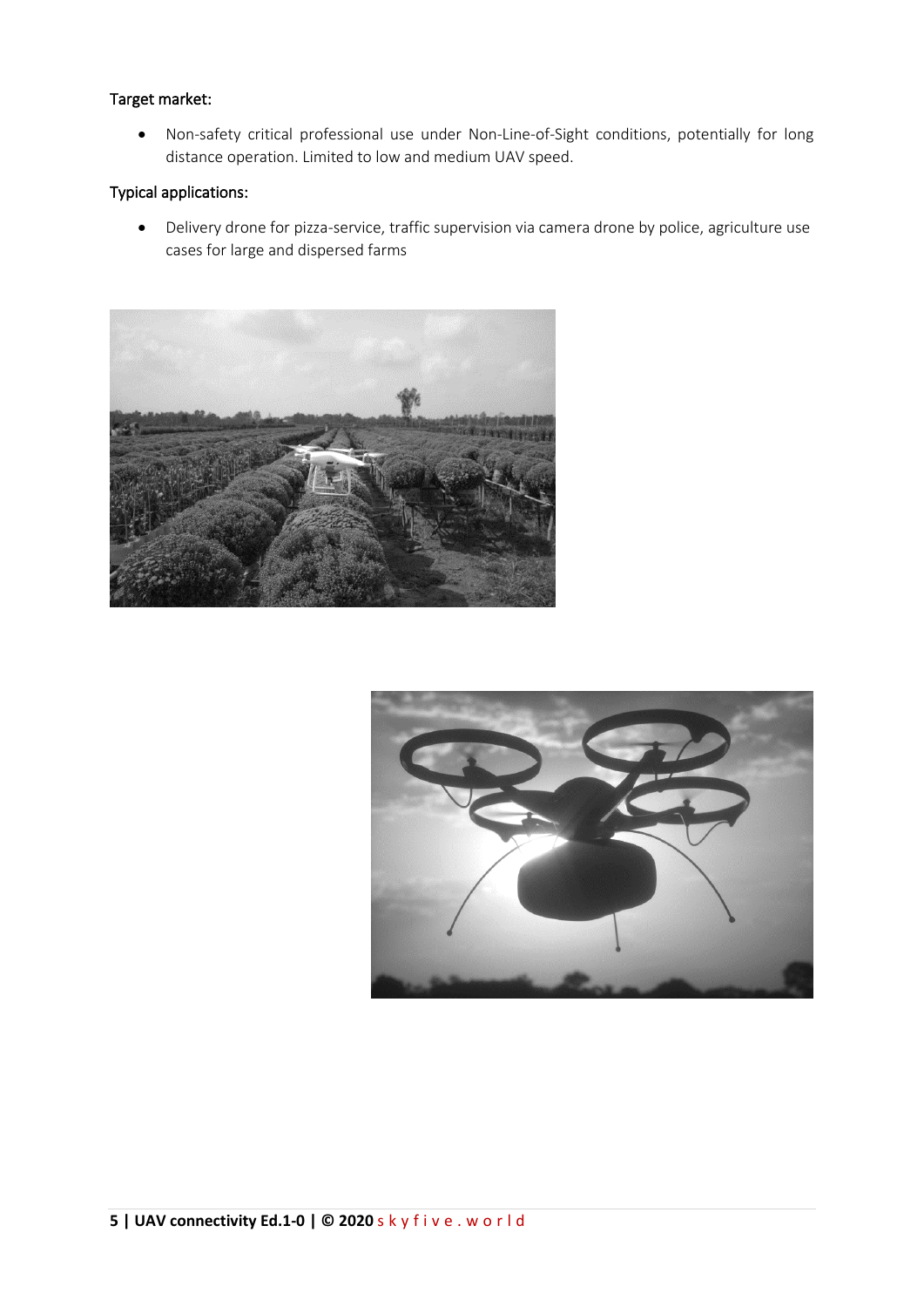## Use of satellite transmission

Satellites provide wide area coverage; some operators provide even worldwide services. Modern high-throughput satellites (HTS) multiply their capacity by using comparatively narrow spot beams. Satellites have been used for many years to provide data services to commercial and military aircraft.

Today, communication satellites use a geostationary orbit (referred to as GEO satellites) roughly 36,000 km above ground. The large distance and the need of the radio waves to travel first form a ground station to the satellite and then back to the receiver leads to a very long latency.



This will improve with low-earth orbit (LEO) satellites that are presently being launched. Such satellites are much nearer to the ground leading to much shorter delays. Such satellites are not stationary anymore, instead a large network of many (hundreds to thousands) satellites is required. The high number of satellites lead to a higher performance for the users.

Satellites, whether GEO or LEO, are not dedicated to aviation but also provide services to terrestrial and maritime users.

| The pros: |                                                                               | The cons: |                                                                                                         |  |
|-----------|-------------------------------------------------------------------------------|-----------|---------------------------------------------------------------------------------------------------------|--|
|           | Very wide area coverage (some satellite<br>operators offer worldwide service) |           | Expensive, big and heavy equipment at the<br>UAV/RPA/AAV, high power consumption                        |  |
|           | Can be operated in regions without ground<br>infrastructure                   | ٠         | Long latency for existing GEO satellites, no<br>real-time data exchange                                 |  |
|           | Non-Line-of-Sight operation possible                                          |           | No coverage underneath bridges, in hangars                                                              |  |
|           | Can be used from ground to very high                                          |           | etc.                                                                                                    |  |
|           | altitudes<br>Suitable for high-speed UAVs                                     |           | Even narrow spot beams of GEO satellites                                                                |  |
|           |                                                                               |           | and spots of LEO satellites are comparatively<br>large, so the capacity is shared between<br>many users |  |
|           |                                                                               |           | Capacity is shared between use cases<br>(terrestrial, maritime, aviation)                               |  |

#### Target market:

• Large UAVs, often for military use, where coverage from ground is not feasible. Safety critical with restrictions (latency, requires a minimum of autonomy of UAVs).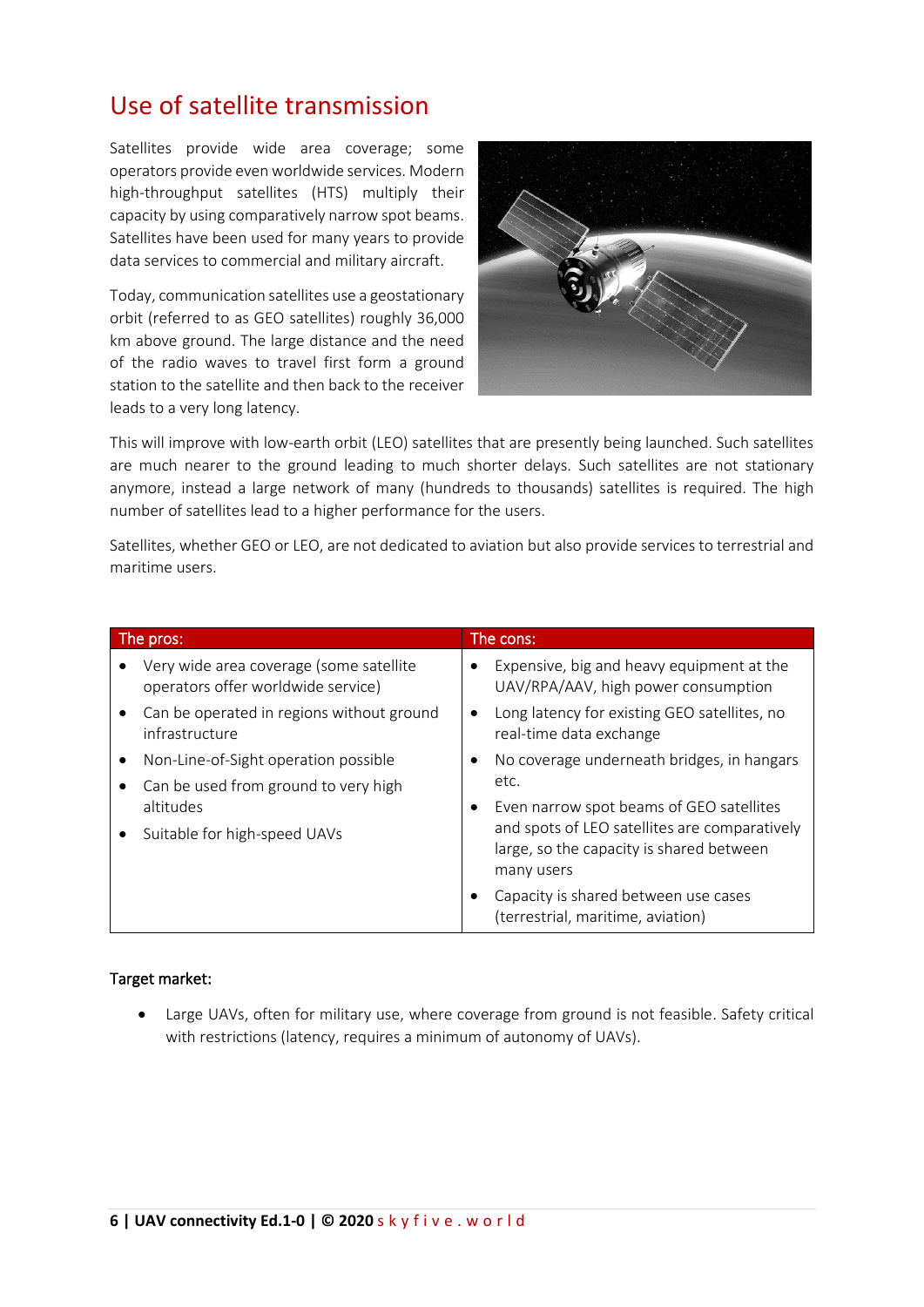## Typical applications:

• Military drones for observations deep inside enemy areas.

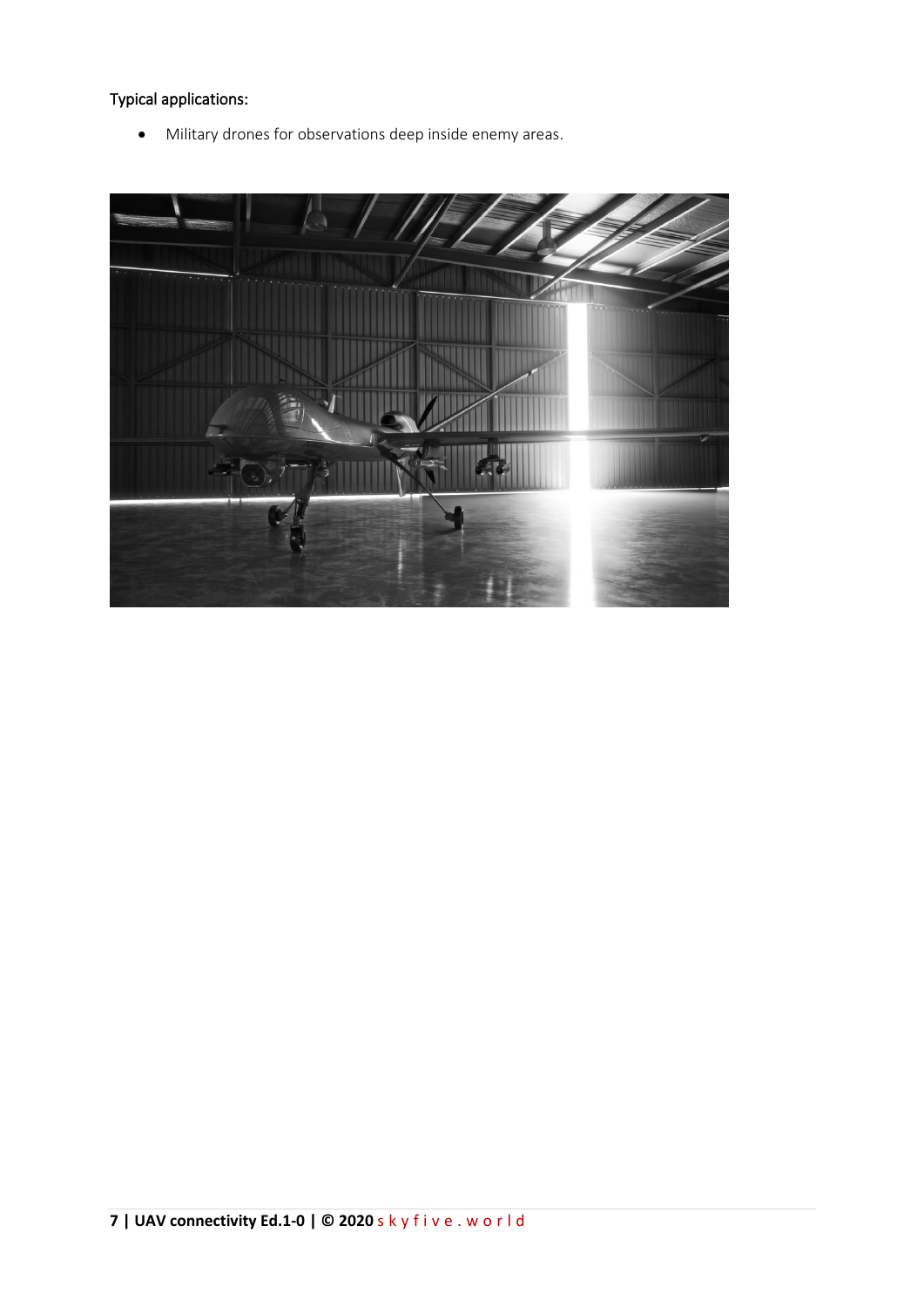## Use of Air-to-Ground (example EAN)

Air-to-Ground (also referred to as Direct Air-to-Ground, DA2G) is a rather new development. The first Air-to-Ground network was a 3G-based low bandwidth - low performance system in the United States. The modern variant is based on 4G technology and provides a high-performance solution up to 100

Mbps with very low latency. It is deployed today across 41 countries in Europe.

The network in Europe is called "European Aviation Network" (EAN) and a hybrid satellite - Air-to-Ground solution. The major capacity is provided by the Air-to-Ground segment over land and up to 150 km out to the sea, while the satellite segment closes the holes farther out to the sea (the Bay of Biscay, or the North Sea between the UK and Norway, for example).



Regarding UAV/AAV, there are two major differences between a dedicated Air-to-Ground network and a standard terrestrial mobile network:

- Air-to-Ground uses a spectrum dedicated for aviation purposes. It is the only solution not shared with other users (neither terrestrial nor maritime users). This allows a higher availability and quality of service.
- Air-to-Ground uses antennas specifically made for this purpose. These antennas provide coverage towards the horizon up to directly above the base station and therefore a controlled and reliable connection independent from network configuration for terrestrial coverage:



Other countries and regions have shown a strong interest in this technology. There are talks to extend the EAN network to neighbouring geographies. Spectrum assignment application are running in the Middle East. Active interest comes from, for example, Australia, New Zealand, Indonesia, Vietnam and India. In China, activities for a 5G-based Air-to-Ground solution in the 4.9 GHz band were started early in 2019, and the first rollout is envisaged for 2021.

The Air-to-Ground technology is highly reliable and secure, following the same design rules as for public safety networks used in volumes already all around the world. Both together (low latency and high availability) are crucial when considering use cases for unmanned aircraft system traffic management (UTM).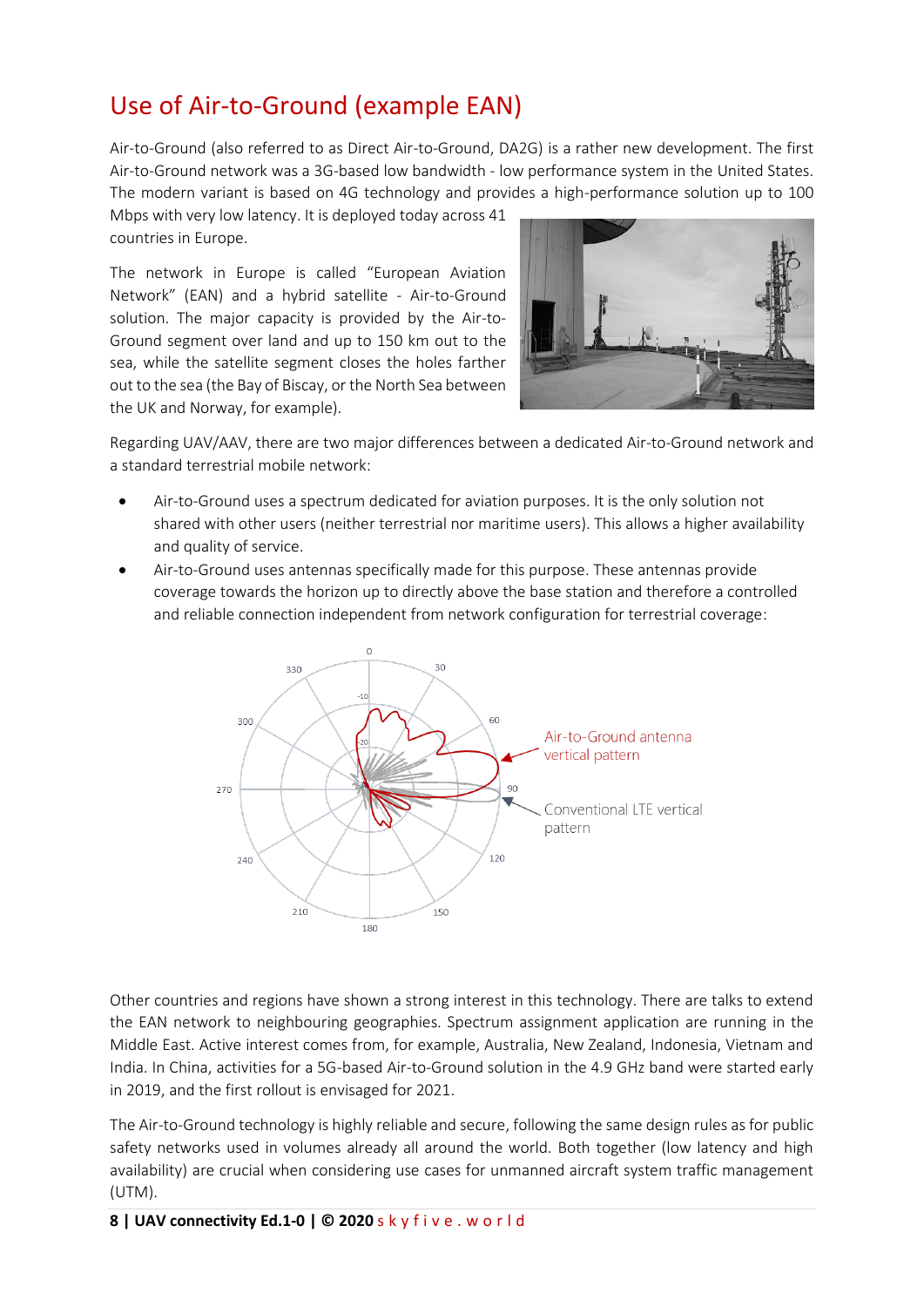| The pros: |                                                                                  | The cons: |                                |
|-----------|----------------------------------------------------------------------------------|-----------|--------------------------------|
|           | Dedicated network exclusive for aviation                                         |           | New technology, new eco-system |
|           | Quality of Service (QoS) control                                                 |           |                                |
|           | Low latency                                                                      |           |                                |
|           | Low power consumption                                                            |           |                                |
|           | Good even for high-speed UAVs and<br>altitudes of more than 50.000 ft / 16,000 m |           |                                |
|           | Can be complemented by standard<br>commercial Ground networks.                   |           |                                |

#### Target market:

• Air-to-Ground covers most market requirements: From mass market up to safety critical and professional use cases under Non-Line of-Sight conditions, potentially long range, and high UAV speed.

#### Typical applications:

• Remote control and supervision of passenger drones, high altitude drones for wide area monitoring like pollution control, camera and surveillance drones for public safety. Overcoming most shortfalls of other technologies, the possible applications are virtually unlimited.

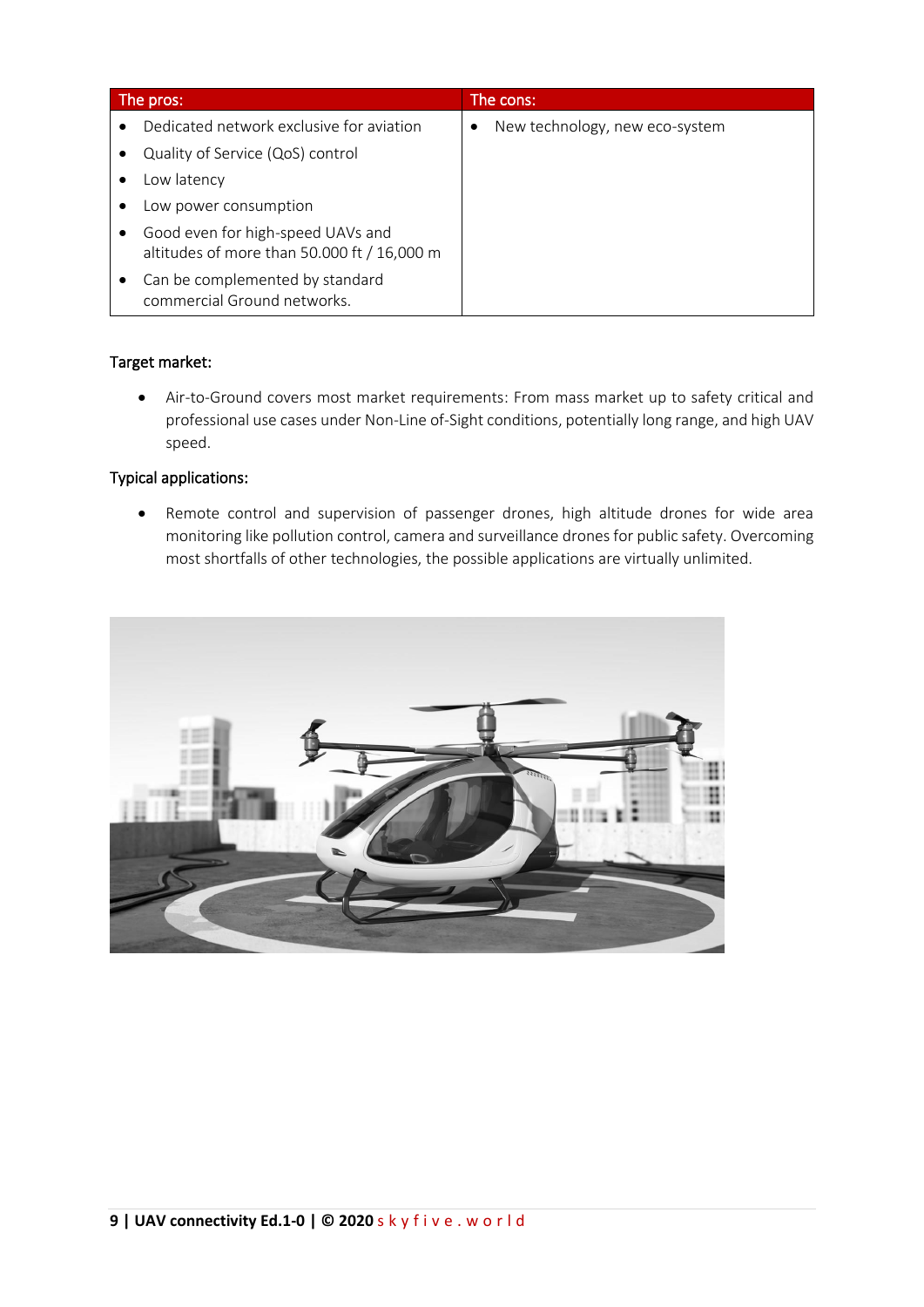## Conclusion

A variety of connectivity requirements for different UAV, RPA and AAV classes exist, for which different technologies are available. The table below provides a typical mapping:

| <b>Application class</b>                                                                                        | license-exempt<br>bands (Wi-Fi, ) | Mobile networks<br>(LTE, 5G) | <b>Satellite</b>                                            | Air-to-Ground                        |
|-----------------------------------------------------------------------------------------------------------------|-----------------------------------|------------------------------|-------------------------------------------------------------|--------------------------------------|
| Non-safety critical,<br>amateur and semi-<br>professional use,<br>very low cost, line-<br>of-sight              | $^{+}$                            | ∩                            |                                                             | O                                    |
| Non-safety critical,<br>(semi-)professional<br>use, low cost, Non-<br>Line-of-Sight                             |                                   | $^{+}$                       |                                                             | $^{+}$                               |
| Safety critical,<br>professional use, not<br>cost sensitive, wide<br>area                                       |                                   |                              | + (but requires<br>some autonomy<br>due to long<br>latency) | + (where<br>coverage is<br>provided) |
| Extremely safety<br>critical (manned<br>UAV), professional<br>use, not cost<br>sensitive, known<br>flight areas |                                   |                              | $\Omega$                                                    | $\pm$                                |

+ appropriate

o possible

- not suitable

None of the means to connect UAV/RPA/AAVs is universal. Some use cases can be covered by ubiquitous and shared technology like Wi-Fi, but safety-critical connectivity as required for example for passenger drones requires professional and dedicated solutions.

With Air-to-Ground deployments going on around the world, a technology disruption is ongoing, in which enables the smooth integration of traditional and new aerial vehicles on a single, highly reliable broadband network. Commercial Air-to-Ground networks are being increasingly considered for many of the UAV, RAP and AAV use cases, with first trials starting in 2020.